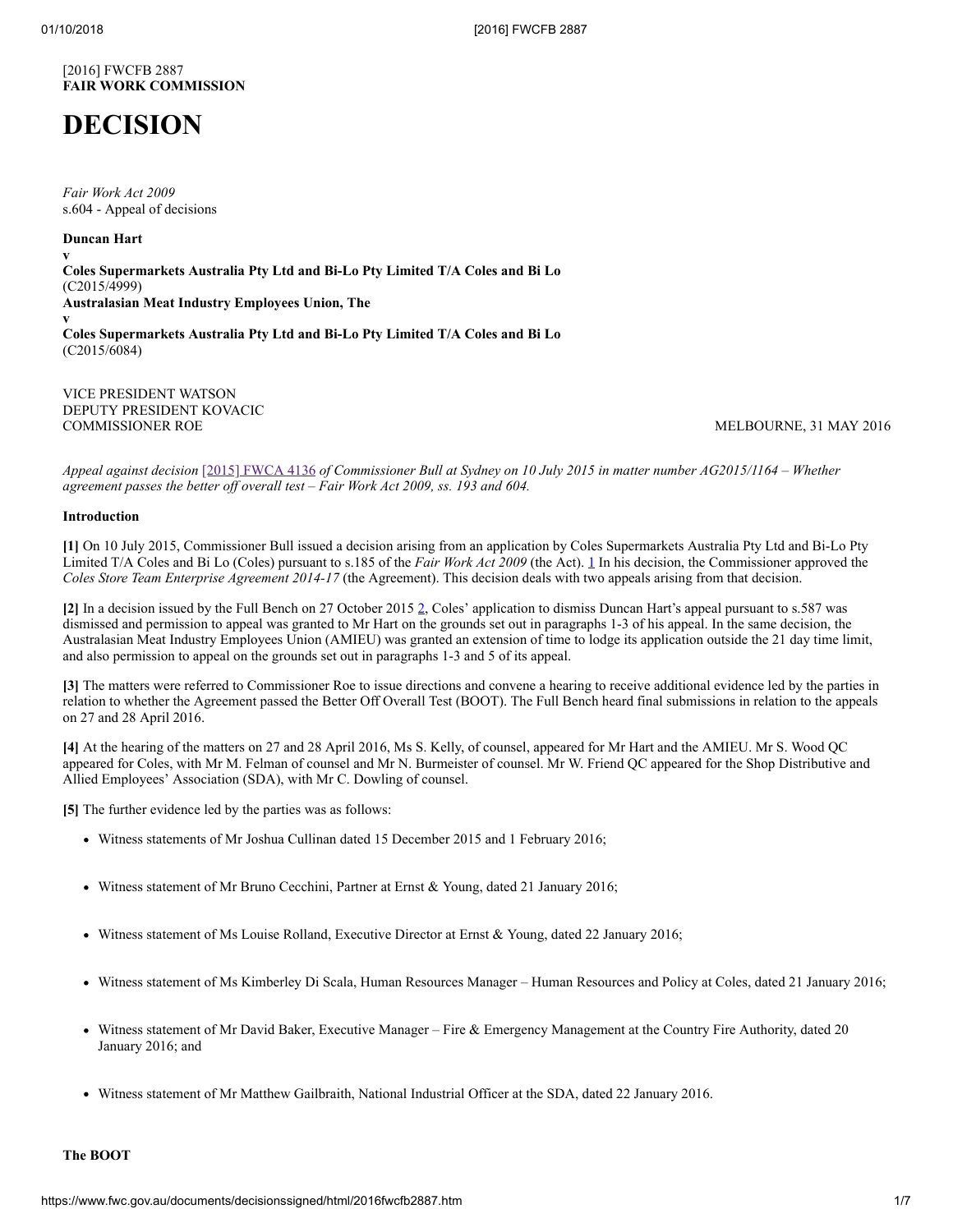**[6]** The determination of this appeal requires us to consider, on all of the evidence before the Commission, whether the Agreement passes the BOOT. Section 193(1) of the Act provides that an enterprise agreement passes the BOOT if the Commission is satisfied, at the test time, that each award covered employee, and each prospective award covered employee would be better off if the agreement covered the employee than if the relevant modern award covered the employee. In this case the relevant modern award is the *General Retail Industry Award 2010* [3](#page-6-2) (the Award). It is well established that the test requires the identification of terms which are more beneficial for an employee, terms which are less beneficial for an employee, and an overall assessment of whether an employee would be better off under the agreement.[4](#page-6-3)

**[7]** The parties understandably commenced their analysis with a consideration of the monetary benefits under the respective instruments for working at particular times of the day. The evidence deals with the comparison of payments under the instruments in isolation, as well as the impact of these comparisons on actual employee rosters over the period of the roster. Much of this evidence is non-contentious. In essence, the Agreement provides for a higher hourly rate than the relevant award rate, but applies lower penalty payments for evenings, weekends and public holidays. An example of these differences, considered in dollar terms, is illustrated in the evidence of Mr Cullinan as follows:

<span id="page-1-1"></span><span id="page-1-0"></span>

**[8]** For the most part this comparative material is not in dispute except for the calculation of Sunday penalties and the relevant casual loading. In our view, the proper analysis involves considering the award Sunday rate as 200% of the normal rate rather than 300% as assumed by Mr Cullinan. It is appropriate to have regard to the undertakings made by Coles as part of the agreement approval process, and therefore utilise the enhanced casual loading of 25% which Coles has undertaken to pay and now forms part of the Agreement.

**[9]** For the purposes of the analysis the parties led evidence regarding rosters and earnings comparisons for employees working actual rosters at the Coles Northcote and Benalla stores. Neither of these stores operates on a 24 hour basis, as some other stores do, but they can be regarded as generally representative of operating circumstances and rostering practices at most Coles stores. The data in relation to these stores is therefore a convenient basis on which to apply the BOOT and assess the relative entitlements under the Award and the Agreement from a practical perspective. It would only be necessary to consider other rosters which may be worked under the Agreement in the event that we consider that employees working under the Northcote and Benalla store rosters all pass the BOOT.

**[10]** Mr Hart and his representatives have selected seven employees from these stores for the purposes of more detailed analysis. It appears that these are the employees who are most disadvantaged on a wages basis because of the particular hours that they are rostered to work. In addition, Mr Hart has subjected his own rosters to the same detailed analysis – a roster issued in May 2015 and a new roster issued in September 2015. Coles had the relevant calculations checked by Mr Bruno Cecchini, a Partner with Ernst & Young. Mr Cecchini prepared a report and gave evidence on those calculations to the Commission. Apart from rounding differences, minor differences in annualising and the limited interpretive differences for Sundays and casuals, there is little difference in the outcomes from the respective analyses.

**[11]** As one would expect as a matter of simple logic, the more hours that are worked during times when the Agreement rates are higher, the better off an employee will be. Conversely, the more hours worked when the Award rates are higher, the worse off the employee will be compared to the Award. In other words, if an employee works predominantly at nights or on weekends, the higher base rate under the Agreement will be counterbalanced by lower penalties payable under the Agreement at these times.

**[12]** Utilising the calculations of Mr Cecchini relied upon by Coles, the resultant impact for base wages alone for the seven employees and the two rosters for Mr Hart is as an annual loss of the following amounts: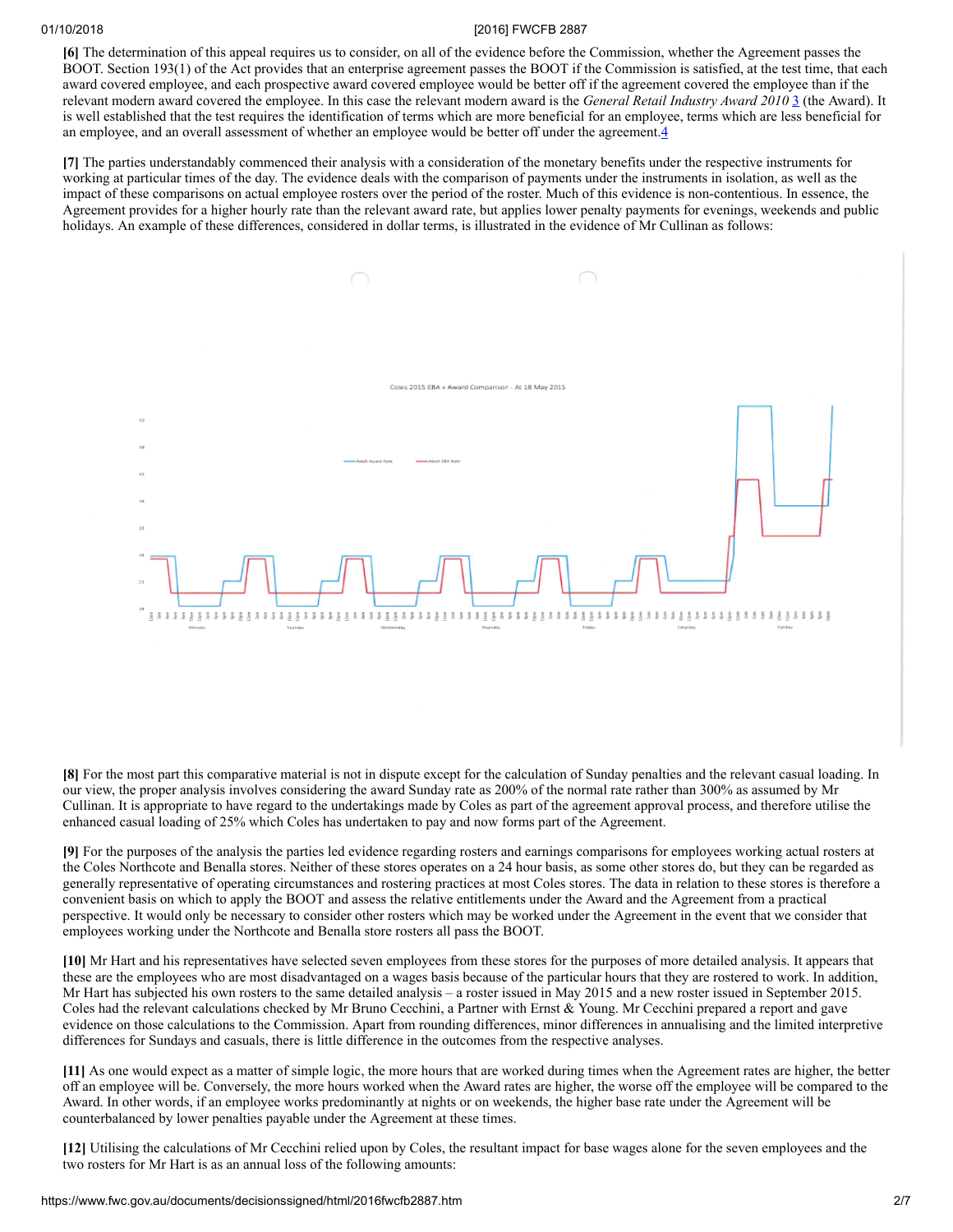| 01/10/2018                  | [2016] FWCFB 2887 |
|-----------------------------|-------------------|
| $\mathbf T$                 | \$2,854           |
| $\rm JJ$                    | \$2,018           |
| ${\bf U}$                   | \$3,506           |
| ${\bf G}$                   | \$782             |
| ${\bf Q}$                   | \$1,476           |
| ${\bf AA}$                  | \$3,465           |
| $\rm{EE}$                   | \$3,067           |
| $\mathop{\rm DHM}\nolimits$ | \$142             |
| $DHS$                       | \$2,504           |

**[13]** The differential impact can be explained by a more detailed consideration of the particular rosters. The roster worked by employee U was as follows:

| Employee U - weekly hours |     |       |     |     |     |                                                   |           |  |     |     |  |  |
|---------------------------|-----|-------|-----|-----|-----|---------------------------------------------------|-----------|--|-----|-----|--|--|
| Days                      |     | Award |     |     |     |                                                   | Agreement |  |     |     |  |  |
|                           |     |       |     |     |     | 100% 125% 200% OT1* OT2* 100% 125% 130% 150% 200% |           |  |     |     |  |  |
| Wednesday<br>5am-11:30am  | 4.0 |       |     | 2.0 |     | 6.0                                               |           |  |     |     |  |  |
| Thursday<br>5am - 2pm     | 6.0 |       |     | 2.0 |     | 8.0                                               |           |  |     |     |  |  |
| Friday<br>5am-11:30am     | 4.0 |       |     | 2.0 |     | 6.0                                               |           |  |     |     |  |  |
| Saturday<br>5am - 2pm     |     | 6.0   |     | 2.0 |     | 8.0                                               |           |  |     |     |  |  |
| Sunday<br>5am -2pm        |     |       | 4.0 |     | 4.0 |                                                   |           |  | 7.0 | 1.0 |  |  |

# **[14]** The two rosters worked by Mr Hart show the impact of working more evening and Sunday hours:

Data sourced from the Cullinan Statement.

| Duncan Hart - May roster       |     |     |       |  |           |                                                   |  |  |     |  |
|--------------------------------|-----|-----|-------|--|-----------|---------------------------------------------------|--|--|-----|--|
| Days                           |     |     | Award |  | Agreement |                                                   |  |  |     |  |
|                                |     |     |       |  |           | 100% 125% 200% OT1* 0T2* 100% 125% 130% 150% 200% |  |  |     |  |
| Friday<br>8:30am to 5:30pm     | 8.0 |     |       |  |           | 8.0                                               |  |  |     |  |
| Sunday<br>9am to 1pm           |     |     | 4.0   |  |           |                                                   |  |  | 4.0 |  |
| Duncan Hart - September roster |     |     |       |  |           |                                                   |  |  |     |  |
| Days                           |     |     | Award |  | Agreement |                                                   |  |  |     |  |
|                                |     |     |       |  |           | 100% 125% 200% 0T1* 0T2* 100% 125% 130% 150% 200% |  |  |     |  |
| Thursday<br>7pm to 11pm        |     | 4.0 |       |  |           | 4.0                                               |  |  |     |  |
| Friday<br>7pm to 11pm          |     | 4.0 |       |  |           | 4.0                                               |  |  |     |  |
| Sundav<br>12pm to 6pm          |     |     | 5.5   |  |           |                                                   |  |  | 5.5 |  |

" Under the Award hours worked by part-fime employees in excess of the agreed hours, or outside of ordinary hours, will be paid at time and a half for the first 3 hours and double<br>time thereafter (see Clause 29.2). The cla

**[15]** It should not be assumed that all employees suffer a disadvantage or that disadvantages are limited to these examples. However the application of the BOOT requires satisfaction, as at the test time, that each Award covered employee and each prospective employee would be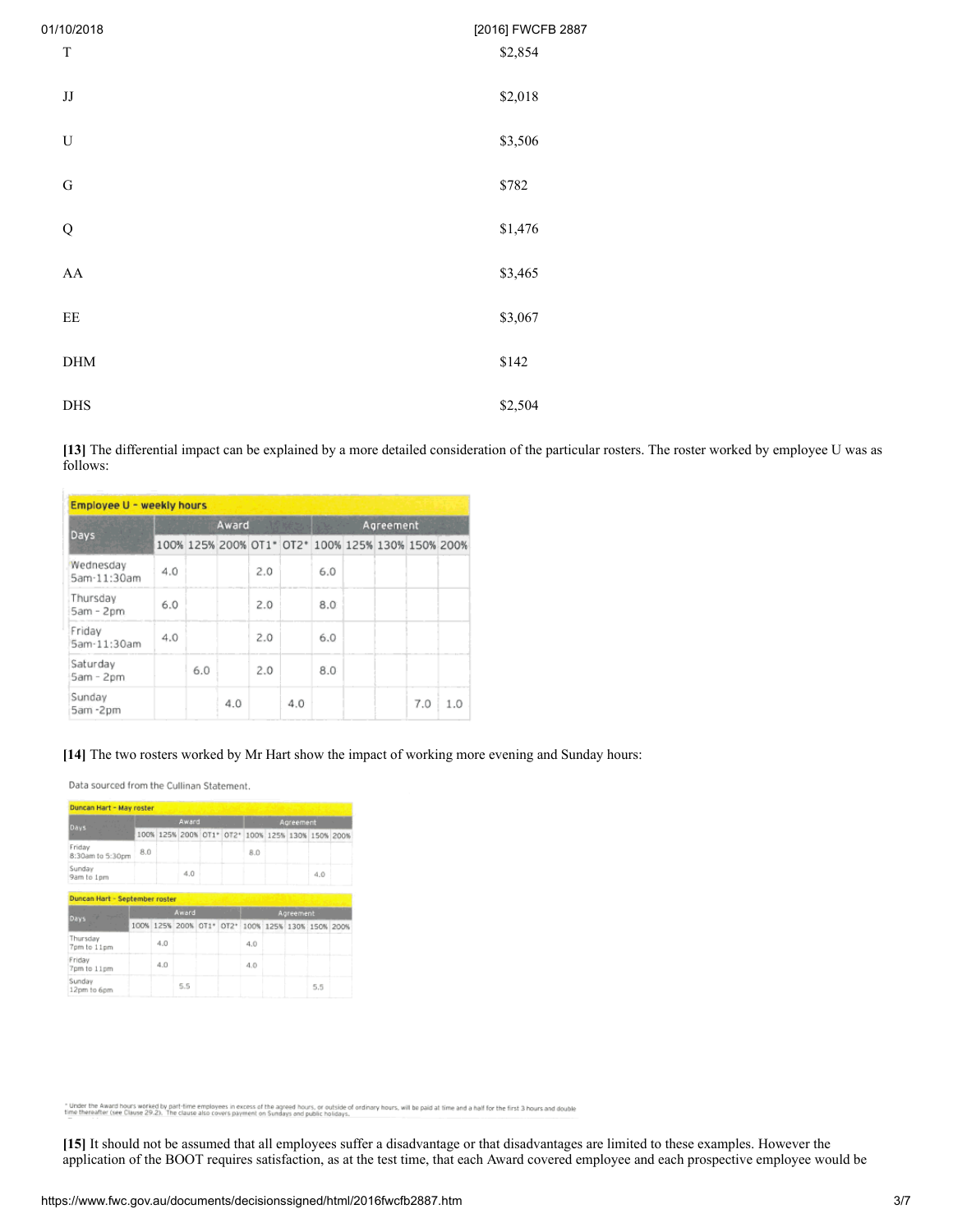better off overall under the Agreement. Much of the evidence before the Commission focused, appropriately in our view, on those employees who are likely to be among those most adversely affected.

**[16]** The direct wages comparisons are only part of the necessary analysis. There are other benefits under the Agreement. These include the following benefits which have been termed non-contingent benefits by Mr Cecchini:

- Additional penalties for ordinary hours (clause 4.2.1),
- Rest and meal breaks (clause 4.11.1),
- Payment while on annual leave (clause 5.3.10).

**[17]** In our view, these benefits can be quantified and should be taken into account. There is a need for some caution however in making the comparisons. For example, the rest and meal break provisions of the Agreement provide for a 15 minute rest break compared to 10 minutes under the Award. This can be seen as an advantage. However, the rest break under the Agreement is only available for shifts of more than four hours, whereas under the Award the rest break is available for shifts of four hours or more. Four of the six shifts worked by Mr Hart under his September roster were of exactly four hours. It is therefore unlikely that the net effect of the differences is a monetary advantage to Mr Hart.

**[18]** The wage increases available under the Agreement during the period of the Agreement are also a relevant consideration. However, limited account should be taken of this because not all employees at test time will remain in employment during the entire period of the Agreement and the level of future Award increases is unknown. Increases under the Agreement in the period since the Agreement was made have exceeded the increases under the Award.

**[19]** Further, some other benefits under the Agreement are not necessarily received by all employees. Some are contingent on the choice of the employee such as:

- Pre-approved leave arrangements (clause 2.4.1.b),
- Blood donor leave (clause 5.4.5),
- Defence service leave (clause 5.7.3).

**[20]** It would not be appropriate to attribute a value to these benefits on the assumption that all employees would access these benefits. Coles submits that it is reasonable to assume that 50% of the benefit of accessing each form of leave once per year is a reasonable basis to value these benefits but provided no probative evidence to substantiate that assumption. In our view, this percentage is too high and overvalues the likely benefit to most employees. There are some groups of employees who will receive no benefit from these provisions; for example those who cannot give blood or who choose not to give blood or those who are not permitted to join the defence reserve or who choose not to join the defence reserve.

**[21]** Other benefits can be described as contingent on the circumstances that may occur. These include:

- Accident makeup pay (clauses 3.12.1-3.12.2),
- Carer's leave (clause 5.5.3),
- Compassionate leave (clause 5.6.1),
- Emergency services leave (clauses 5.9.3 and 5.9.6),
- Natural disaster leave (clause 5.13.3),
- Redundancy pay (appendix G1.4.1).

**[22]** There was no evidence before us of the actual incidence of use of these provisions by Coles employees. Nor was there any evidence of the overall incidence in Australia of matters such as blood donation, joining the defence reserve, or utilising more that the NES standard in respect of carer's leave. We do not accept that we should value these benefits on the basis that all employees will access them every year.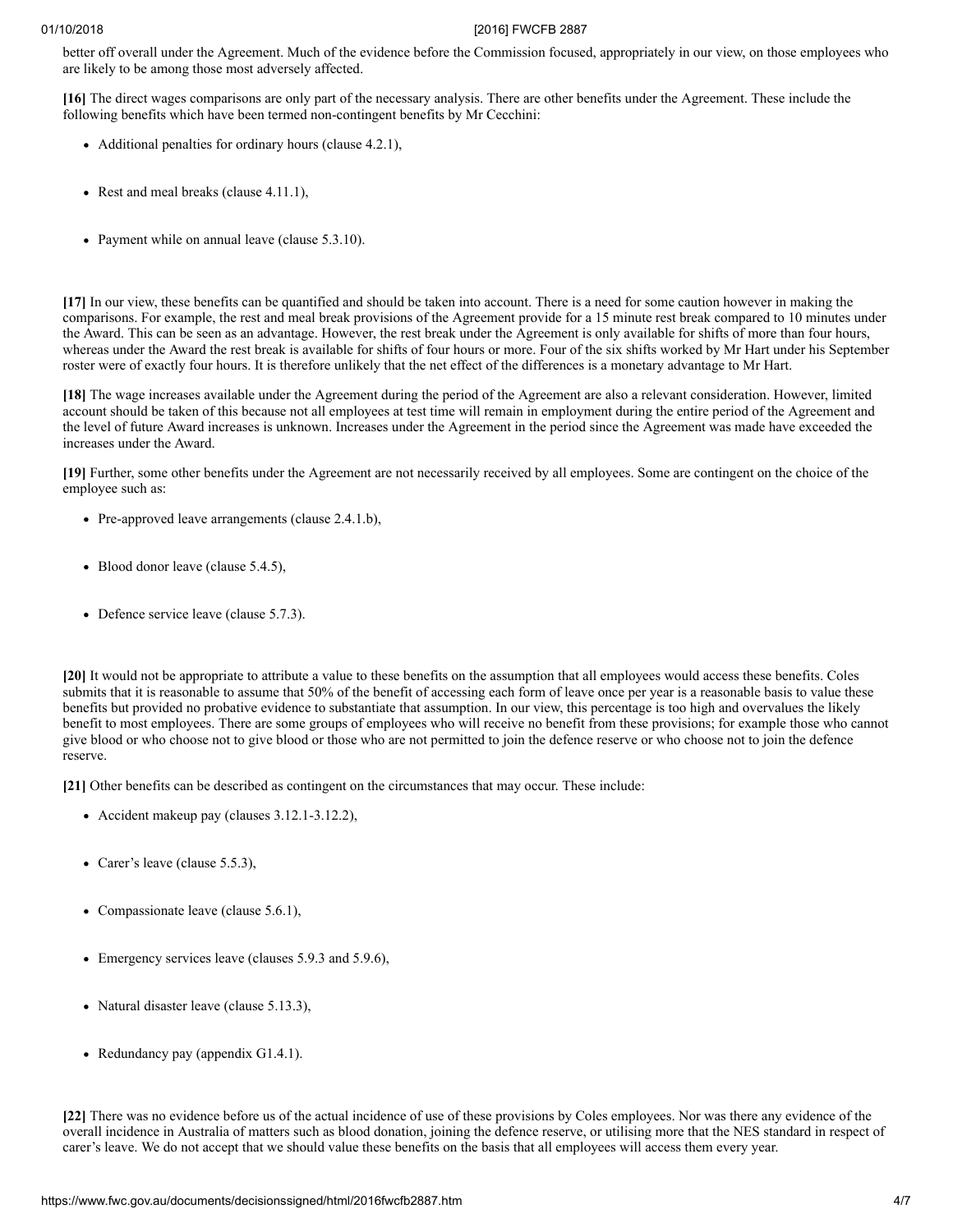**[23]** While we consider it appropriate to have regard to these benefits, we have some reservations about attributing a financial value to them because their take up is highly unlikely to be universal or uniform. However, were a value to be attributed, we consider that the assessment should be based on an assumption of much less than a 10% access to each benefit in each year. Again this is because the benefits will be greater for some groups of employees than others depending upon matters such as age and family circumstances. The scale of the benefits provided by the particular provisions in respect of these matters, with the exception of accident makeup pay, in the Agreement when compared to the Award is generally small.

**[24]** Various other benefits are almost impossible to quantify but nevertheless should be taken into account. These include the four benefits identified by Ms Louise Rolland, an Executive Director at Ernst & Young in her report arising from various provisions of the Agreement. Those benefits were described by her as follows:

"i. Support to individual wellbeing (through the provision of entitlements that support work flexibility and surety) reducing the probability of unplanned and premature exit from the workforce ('Enhancing Wellbeing')

ii. Support to undertake activities away from work (such as study) that may lead to increased earning potential ('Supporting Non-Work Activities')

iii. Support to manage incidence of domestic and family violence reducing the likelihood of job loss ('Domestic Violence Support')

iv. Support to manage care responsibilities while maintaining employment, reducing the likelihood of foregoing work hours to fulfill those care responsibilities ('Care Responsibility Support')."

**[25]** When the capacity to determine and secure working hours and leave to meet study and caring responsibilities provided by the Agreement is compared with the relevant provisions in the Award, there are some aspects of the Award which provide greater flexibility and security for the employee than in the Agreement. Overall we consider the provisions in the Agreement to be beneficial for employees but the level of benefit is not large. We consider that the capacity to use personal leave for domestic violence leave is a benefit in the Agreement.

**[26]** Coles sought to rely on the quantification of these benefits by Ms Rolland. The values assessed by Ms Rolland amounted to the following amounts with respect to the 7 employees and Mr Hart:

| $\mathbf T$ | \$5,727 |
|-------------|---------|
| $\rm JJ$    | \$1,429 |
| U           | \$6,936 |
| ${\bf G}$   | \$7,238 |
| ${\bf Q}$   | \$2,447 |
| ${\rm AA}$  | \$4,310 |
| $\rm EE$    | \$2,034 |
| ${\rm DHM}$ | \$3,129 |
| DHS         | \$3,430 |

**[27]** In our view, these values are excessive and overvalue the benefits under the Agreement. We do not accept the assumptions which underpin the calculations. For example, we consider that relative benefits in the Agreement compared to the Award in respect to control of working hours and leave would probably only make a minor difference to the likelihood of:

- a Coles student employee competing a qualification; or
- a Coles employee being able to remain in employment whilst being a carer for others; or
- a Coles employee who is a victim of domestic violence remaining in employment; or
- an older Coles employee avoiding premature exit from employment.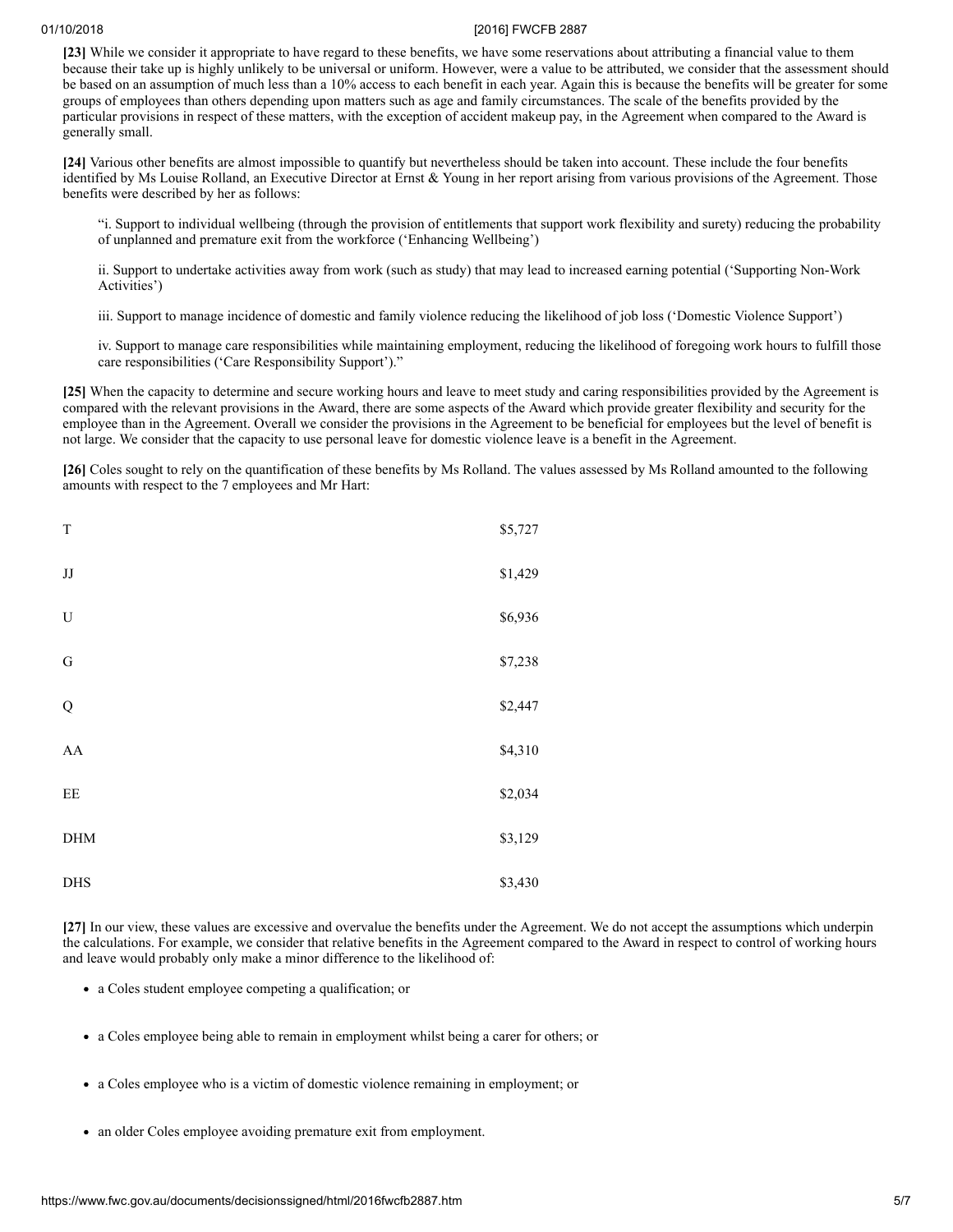**[28]** While it is appropriate to take into account these benefits, in our view, the value is not easily quantifiable and is much lower than Ms Rolland has estimated.

**[29]** Other benefits under the Agreement should be taken into account based on a realistic comparison with the terms of the Award. We have considered the tables of these matters which were provided by Coles, the SDA, and by Mr Hart. There are some benefits and some detriments, but overall the net benefit of matters not otherwise dealt with is small. We also note that provisions of the Agreement, such as payment to part-timers for additional hours worked could amount to a detriment.

**[30]** We accept the evidence of Mr David Baker that those employees who are volunteers with the Country Fire Authority would value the capacity to access leave which is provided for in the Agreement. However, there is no evidence about the incidence of access to the leave provisions at Coles. There is also no evidence that the leave provisions will affect the number of Coles employees who will remain or become volunteers with the Country Fire Authority.

**[31]** Much of the evidence of Ms Kimberley Di Scala relates to the policies and practices of Coles rather than to the obligations under the Agreement. However, her evidence does reinforce our view that the Agreement provisions in respect to training leave and expense reimbursement for apprentices should not be interpreted as being less beneficial than the Award.

**[32]** We accept the evidence of the SDA, through Mr Matthew Gailbraith, as the bargaining representative as to the views of employees is relevant. His evidence was that employees valued the leave and working time control matters which were reflected in the Agreement. However, we also accept that the level of income is also critical for access to study, caring and other life choices.

**[33]** Taking into account all of these matters we are not satisfied that the Agreement passes the BOOT. For some employees, particularly those who work primarily at times which attract lower penalty rates under the Agreement when compared to the Award, the loss in monetary terms is potentially significant. The potential loss is likely to be of significance for part-time and casual employees. We have considered whether or not the other benefits of the Agreement when compared to the Award can make up for this deficit. We are not satisfied that a consideration of all benefits and detriments under the Agreement results in each employee and each prospective employee being better off overall under the Agreement compared to the Award. It follows that we are not satisfied that the Agreement passes the BOOT.

# **Consequences of our Conclusion**

**[34]** The parties made submissions about the consequences of a finding that the Agreement did not pass the BOOT. In our view, the failure to pass the BOOT could be remedied by an undertaking that provided for an adjustment in payments to employees who work a sufficiently high proportion of penalty shifts as to suffer a financial disadvantage of the type demonstrated in the selected Northcote and Benalla employees. Such an undertaking would ensure that those employees who are rostered for a proportionately high number of penalty hours have their wages adjusted to ensure that they will not be paid less than the Award in a relevant pay period. Alternatively, an undertaking which limits that number of penalty hours worked by employees, could potentially also address our concerns. It is likely that the undertaking provided by Coles which provides for a reconciliation in certain circumstances can be replaced by the type of undertaking we now propose.

**[35]** It is not clear that Coles would be agreeable to formulating and giving an undertaking along either of the lines canvassed above, or an alternative approach which addresses our concerns. If Coles is prepared to give such an undertaking it should advise the Commission by 10 June 2016 and a conference before a Member of this Full Bench will be convened. In the absence of an indication that such an undertaking is proposed to be given we will make an order allowing the appeal and quashing the decision approving of the Agreement.



### VICE PRESIDENT

*Appearances*:

Ms S. Kelly, of counsel, on behalf of Mr Hart and the AMIEU.

Mr S. Wood QC, with Mr M. Felman of counsel and Mr N. Burmeister of counsel, on behalf of Coles.

Mr W. Friend QC, with Mr C. Dowling of counsel, on behalf of the SDA.

*Hearing details:*

2015.

- Melbourne.
- 6 and 13 November.